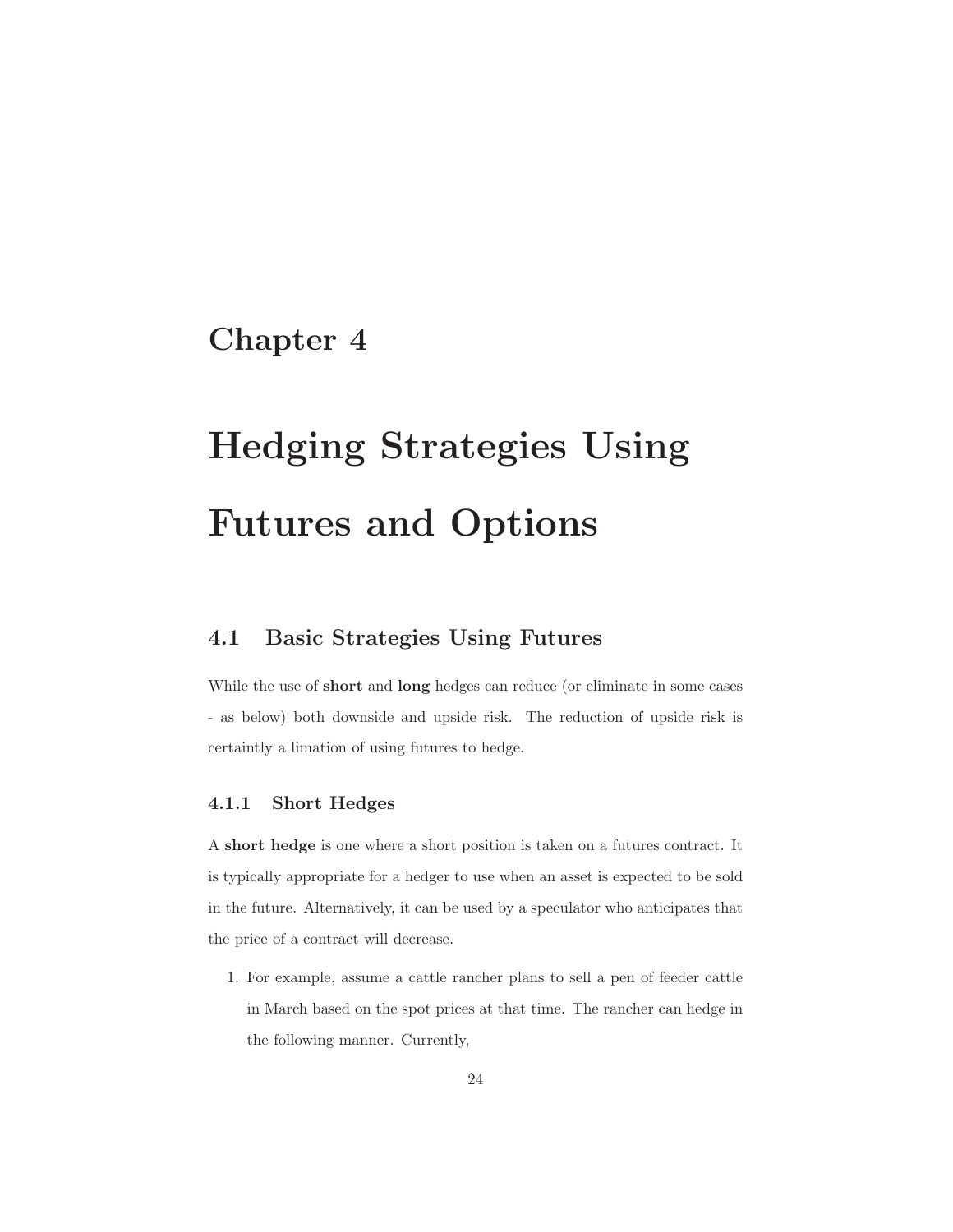- A March futures contract is purchases for a price of \$150
- For simplicity, assume the rancher antipates (and does sell) selling 50,000 pounds (1 contract)
- Spot prices are currently \$155
- What happens when the spot price is March decreases to \$140?
	- **–** Rancher loses \$10 per 100 pounds on the sale from the decreased price
	- **–** Rancher gains \$10 by selling the futures contract for \$150 and immediately buying (to close out) for \$140
	- **–** Effective price of the sale is \$150
- What happens when the spot price is March increases to \$160?
	- **–** Rancher gains \$10 per 100 pounds on the sale from the increased price
	- **–** Rancher loses \$10 by buying the futures contract for \$150 and immediately selling (to close out) for \$160
	- **–** Effective price of the sale is \$150
- The seller has effectively locked in on the price prior to the sale by offsetting gains/losses
- 2. Now assume the same for a speculator who takes a short position on a March futures contract at \$150
	- If the price falls to \$140, the speculator sells for \$150 and immediately buys for \$140, leading to a gain of \$10 per 100 pounds [\$5,000 gain in value for one contract]
	- If the price increases to \$160, the speculator loses \$5,000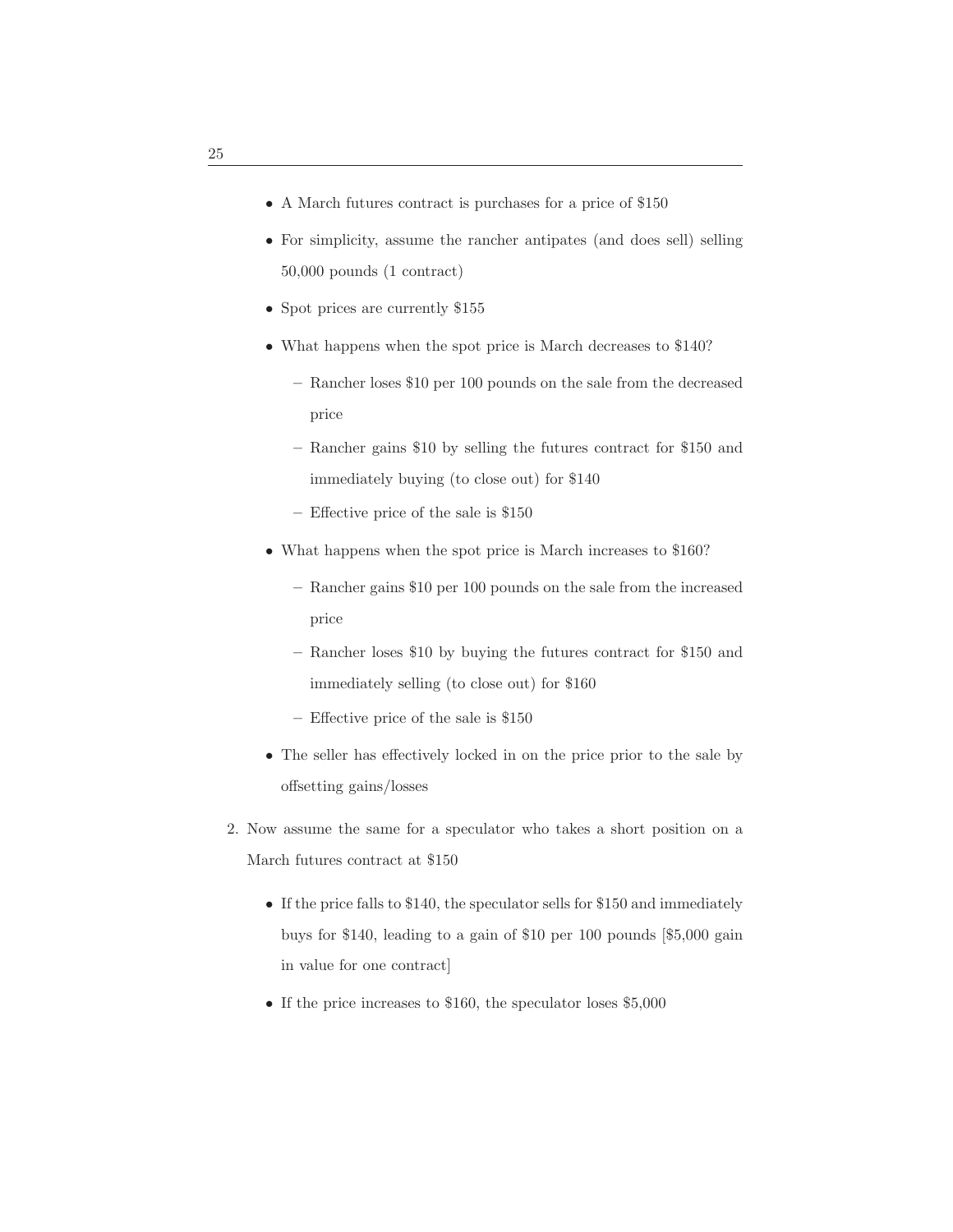#### **4.1.2 Long Hedges**

A **long hedge** is one where a long position is taken on a futures contract. It is typically appropriate for a hedger to use when an asset is expected to be bought in the future. Alternatively, it can be used by a speculator who anticipates that the price of a contract will increase.

- 1. For example, assume an oil producer plans on purchasing 2,000 barrels of crude oil in August for a price equal to the spot price at the time. The producer can hedge in the following manner by using crude oil futures from the NYMEX. Currently,
	- An August oil futures contract is purchases for a price of \$59 per barrel
	- Spot prices are currently \$60
	- What happens when the spot price in August decreases to \$55?
		- **–** Producer gains \$4 per barrel on the purchase from the decreased price
		- **–** Producer loses \$4 by buying the futures contract for \$59 and immediately selling (to close out) for \$55
		- **–** Effective price of the sale is \$59
	- What happens when the spot price in August increases to \$65?
		- **–** Producer loses \$6 per barrel on the purchase from the increased price
		- **–** Producer gains \$6 by selling the futures contract for \$59 and immediately buying (to close out) for \$65
		- **–** Effective price of the sale is \$59
	- The producer has effectively locked in on the price prior to the sale by offsetting gains/losses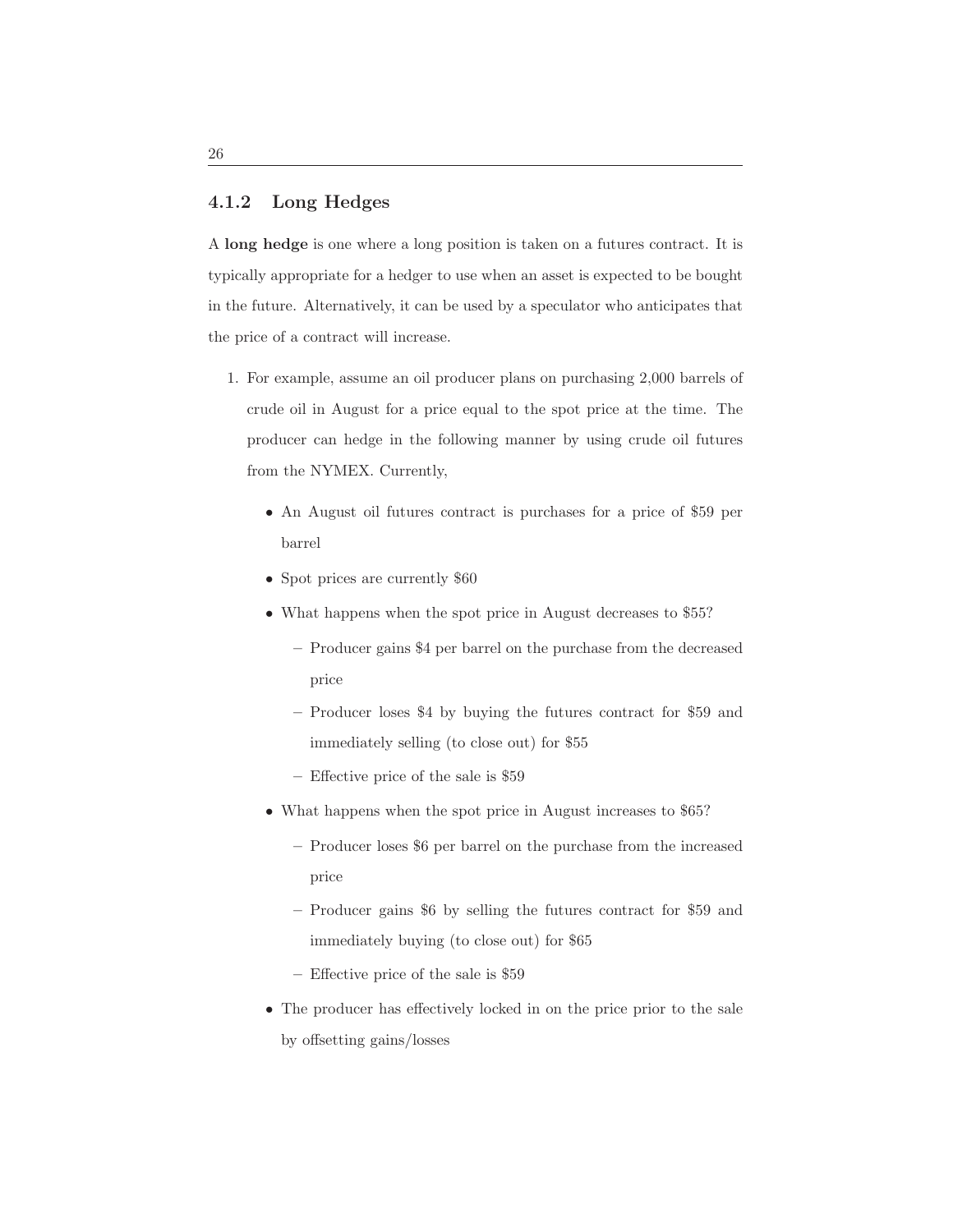- 2. Now assume the same for a speculator who takes a long position on a March futures contract at \$59
	- If the price increases to \$65, the speculator sells for \$59 and immediately buys for \$65, leading to a gain of \$6 per barrel [\$12,000 gain in value for five contracts]
	- If the price increases to \$55, the speculator loses \$12,000

## **4.2 Basis Risk**

In practice, hedges are often not as straightforward as has been assumed in this course due to the following reasons

- 1. The asset to be hedged might not be exactly the same as the asset underlying the futures contract
	- actual commodity, weight, quality, or amount might differ
- 2. The hedger might not be exactly certain of the when the asset will be bought or sold
- 3. Futures contract might need to be closed out before its delivery month
	- many commodities do not have 12 deliery months

**Basis** is the difference between the cash price for the asset to be hedged and the futures price. If the hedged asset is identical to the commodity underlying the futures contract, the cash price and futures price should converge as delivery nears. Changes in basis price do not impact the futures contract but do impact the sales price for the producted to be hedged.

Below is a figure of the basis prices associated with Montana beef cows. Notice the following: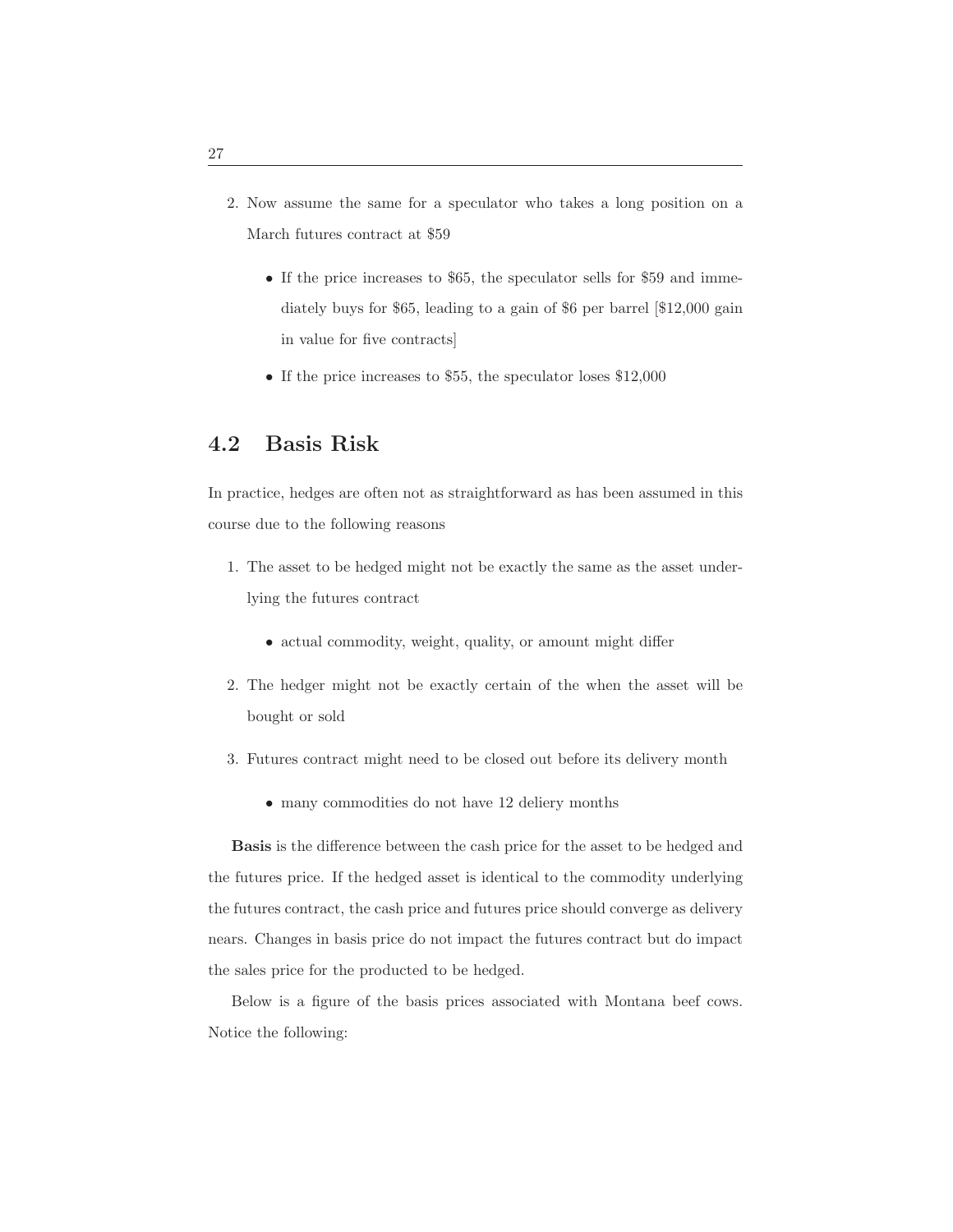

- Basis prices have strong seasonal patterns
- Basis prices are not known and provide an additional layer of risk above and beyond price in the futures market
- Basis risk is often be hedged through the use of forward contracts
- Basis volatility is relatively small compared to price volatility

## **4.3 Cross-Hedging**

In the case when an asset is looking to be hedged and there is not an exact replication in the futures/options market, cross hedging can be employed.

For example, if an airline is concerned with hedging against the price of jef fuel, but jet fuel futures are not actively traded, they might consider the use of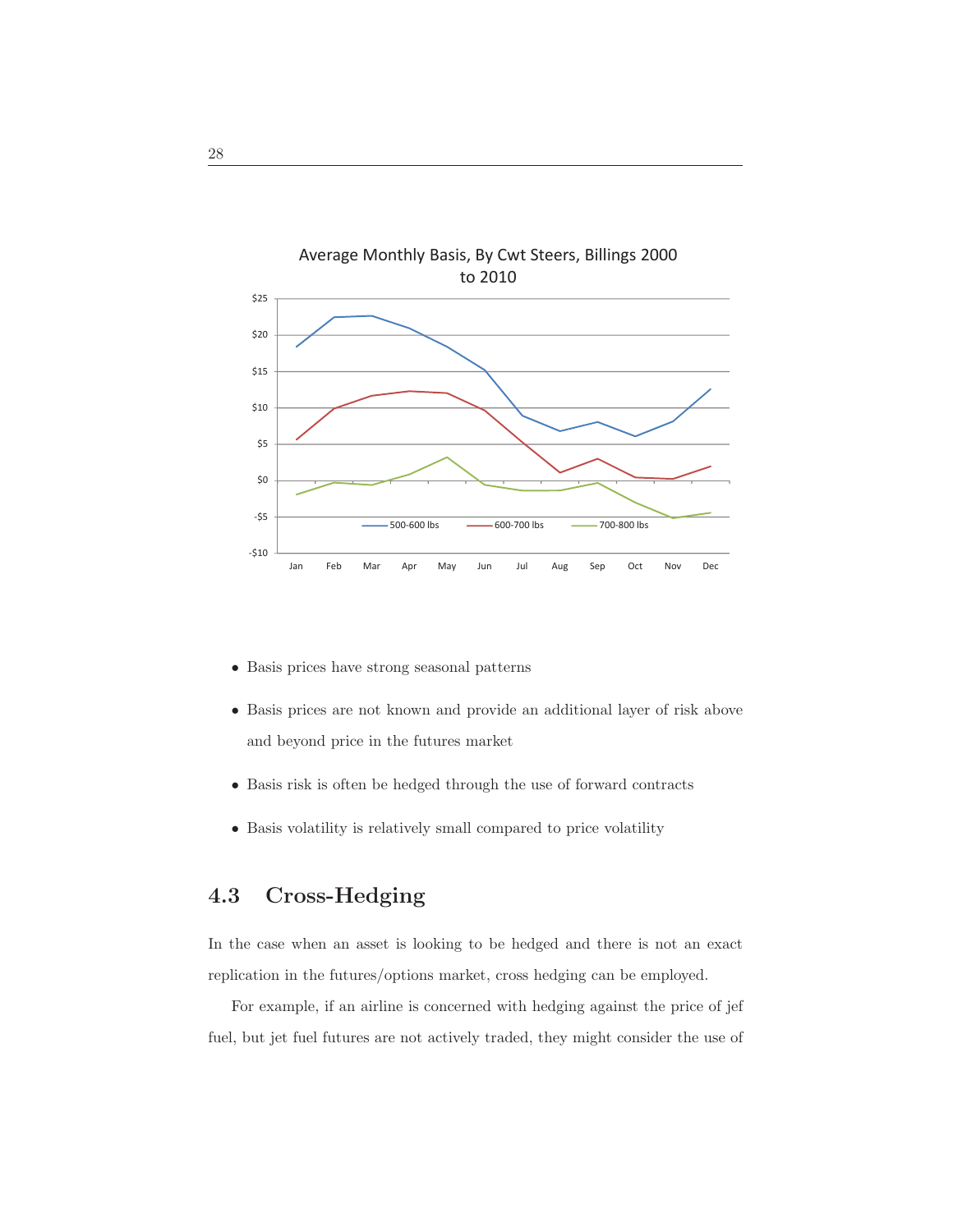heating oil futures contracts.

- **Hedge ratio** The ratio of the size of a position in a hedging instrument to the size of the position being hedged.
	- **–** When an asset to be hedged is exactly the same as the asset underlying the futures contract, the hedge ratio is equal to 1.0
	- **–** The existence of **basis risk** often prevents this from happening
	- **–** It is not always optimal to cross hedge (not is it usually possible) to hedge such that the hedge ratio equals 1.0
- **Mimimum Variance Hedge ratio** The hedge ratio where the variance of the value of the hedged position is minimized
	- **–** For example, in the case of using heating oil futures (HOF) to hedge jet fuel prices (JFP)
	- **–** The optimal hedge ratio (h∗) can be computed as

$$
h^* = \rho \frac{\sigma_{JFP}}{\sigma_{HOF}}
$$
\n(4.1)

where

$$
\rho = corr(\Delta HOF, \Delta JFP) \tag{4.2}
$$

$$
\sigma_{JFP} = stdev(\Delta JFP) \qquad (4.3)
$$

$$
\sigma_{HOF} = stdev(\Delta HOF) \tag{4.4}
$$

$$
\Delta JFP = JFP_t - JFP_{t-1} \tag{4.5}
$$

$$
\Delta HOF = HOF_t - HOF_{t-1} \tag{4.6}
$$

 $∗$  What is the MVHR when  $ρ = 0.928$ ,  $σ<sub>JFP</sub> = 0.0263$ ,  $σ<sub>HOF</sub> =$ 0.0313? 0.778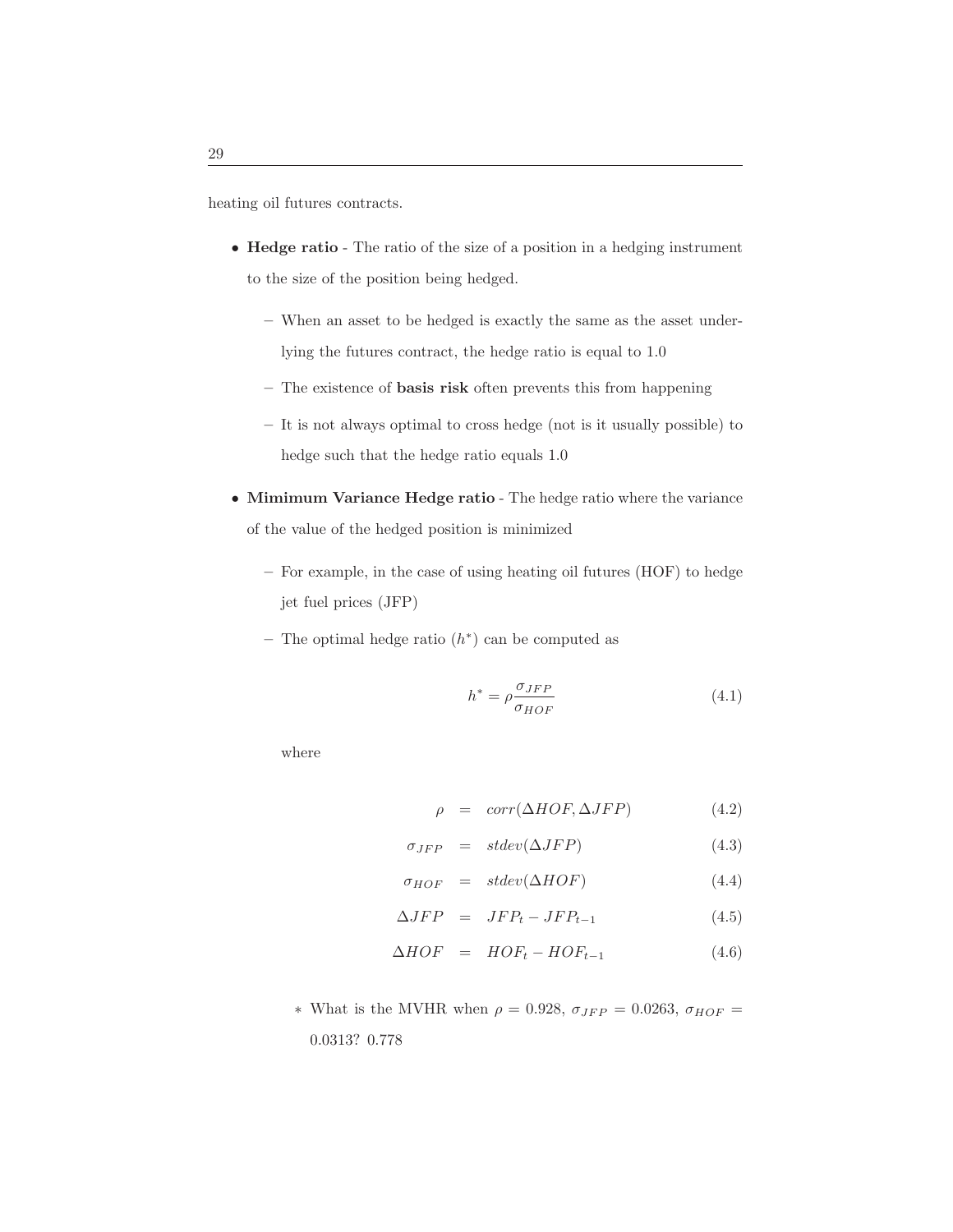- ∗ This implies that the airline should hedge by taking a position in heating oil futures that corresponds to 77.8% of its exposure.
- **–** The Optimal number of contracts (N∗)can be computed as

$$
N^* = h^* \frac{Q_{JFP}}{Q_{HOF}} \tag{4.7}
$$

where  $Q_{JFP}$  =size of position being heged (Jet Fuel Prices) and  $Q_{HOF}$  =size of futures contract (Heating oil futures).

- ∗ heating oil contracts on NYMEX include 42,000 gallons
- ∗ assume the airline has exposure on 2 Million gallons of jet fuel.
- <sup>∗</sup> What is <sup>N</sup>∗? 37.03

## **4.4 An Aside on Statistics**

For these statistical measures, assume we have two variables where  $x_1 = (5, 7, 5, 4, 9, 6)$ and  $x_2 = 420, 630, 330, 380, 800, 500)$ 

• **Mean**

$$
\bar{x_1} = \frac{1}{n} \sum x_{1i} = 16(5 + 7 + 5 + 4 + 9 + 6) = 6
$$
 (4.8)

In excel, use AVERAGE function

• **Standard Deviation**

$$
\sigma_{x_1} = \sqrt{\frac{\sum x_{1i} - \bar{x_1}^2}{n - 1}} = \sqrt{\frac{1 + 1 + 1 + 4 + 9 + 0}{5}} = 1.789 \tag{4.9}
$$

In excel, use STDEV function

• **Correlation**

$$
\rho = \frac{\sum (x_{1i} - \bar{x_1})(x_{2i} - \bar{x_2})}{\sqrt{\sum (x_{1i} - \bar{x_1})^2 \sum (x_{2i} - \bar{x_2})^2}} = 0.962
$$
\n(4.10)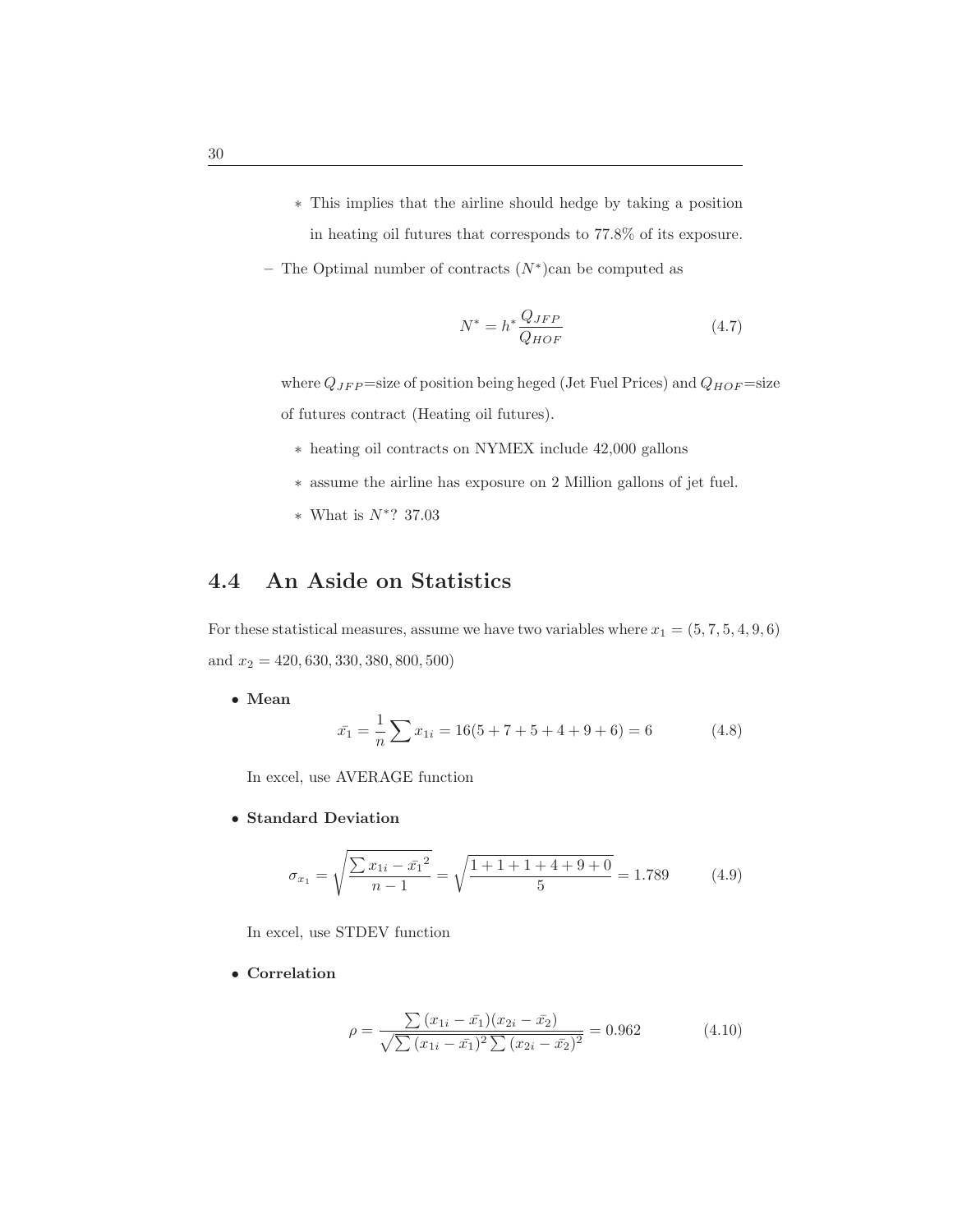In excel, use CORREL function

#### • **Linear Regression**

To determine the intercept (a) and slope (b) in  $y = a + bx$ , use INTER-CEPT and SLOPE functions in excel. Note:  $R^2$  from the regression is equal to the correlation,  $\rho$ .

## **4.5 Trading Strategies Using Options**

Basic trading strategies include the use of the following:

- Take a position in the option and the underlying stock
- Spread: Take a position in 2 or more options of the same type (bull, bear, box, butterfly, calendar, and diagonal)
- Combination: Position in a mixture of calls and puts (straddle, strips, and straps)

## **4.5.1 Trading Strategies Involving Options**

• A long position in a futures contract plus a short postiion in a call option (covered call) **(a)**

The long position "covers" the investor from the payoff on writing the short call that becomes necessary if prices increase. Downside risk remains if prices drop.

- A short position in a futures contract plus a long postiion in a call option **(b)**
- A long position in a futures contract plus a long position in a put option (protective put) **(c)**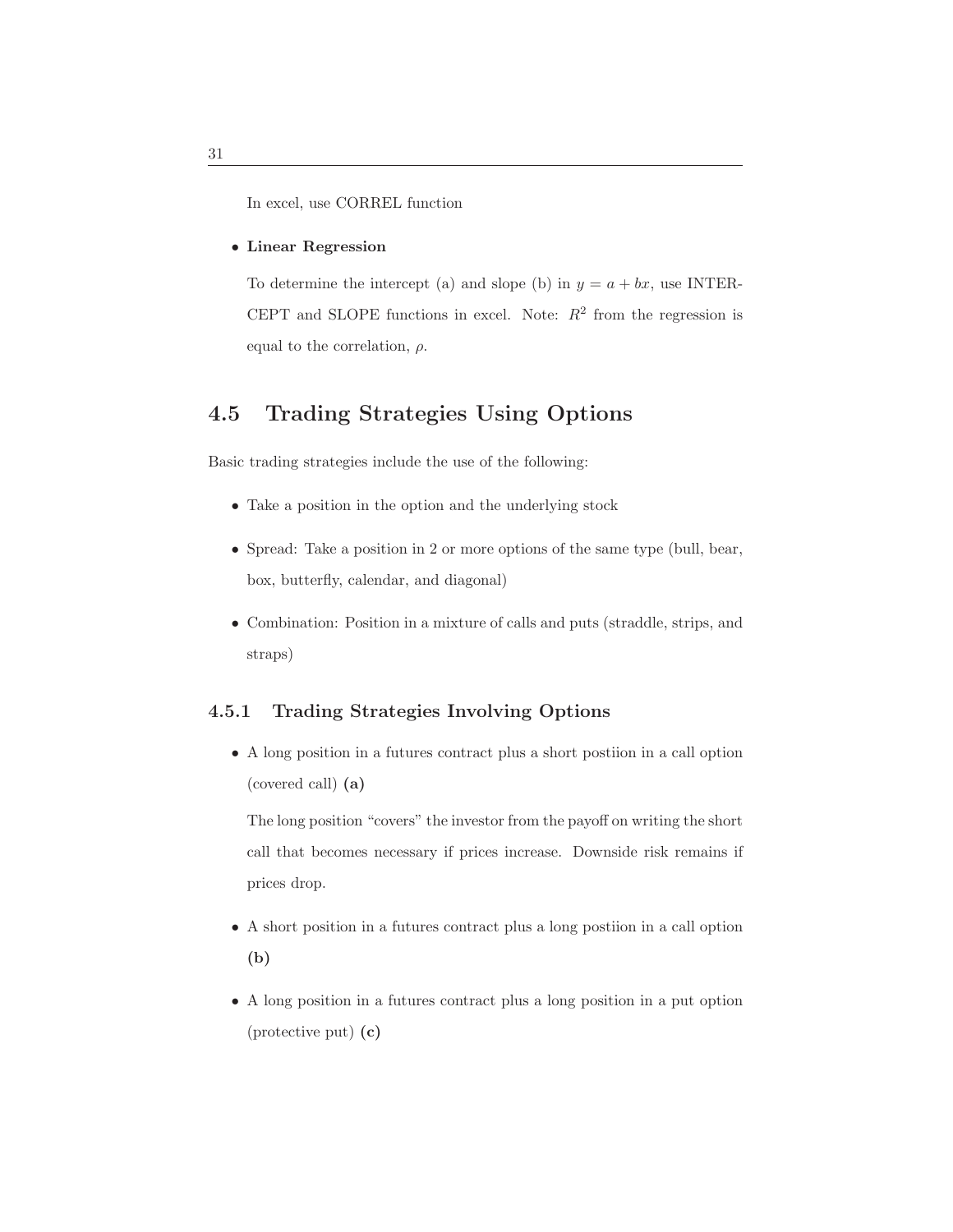• A short position in a put option witha short position in a futures contract **(d)**

The profits payoffs from these strategies is shown below.



*Fundamentals of Futures and Options Markets, 7th Ed, Ch 11, Copyright © John C. Hull 2010*

Notice the similarities with these plots and that of the simple put and call strategies discussed in chapter 9. To illustrate, we define the **put-call parity** according to the equation below:

$$
p + S_0 = c + K \exp^{-rt} + D \tag{4.11}
$$

where  $p$  is the price of a European put,  $S_0$  is the futures price,  $c$  is the price of a European call,  $K$  is the strike price for the call and put, and  $r$  is the risk-free interest rate,  $T$  is the time to maturity of both call and put, and  $D$  is the present value of the divends anticipated during the life of the options.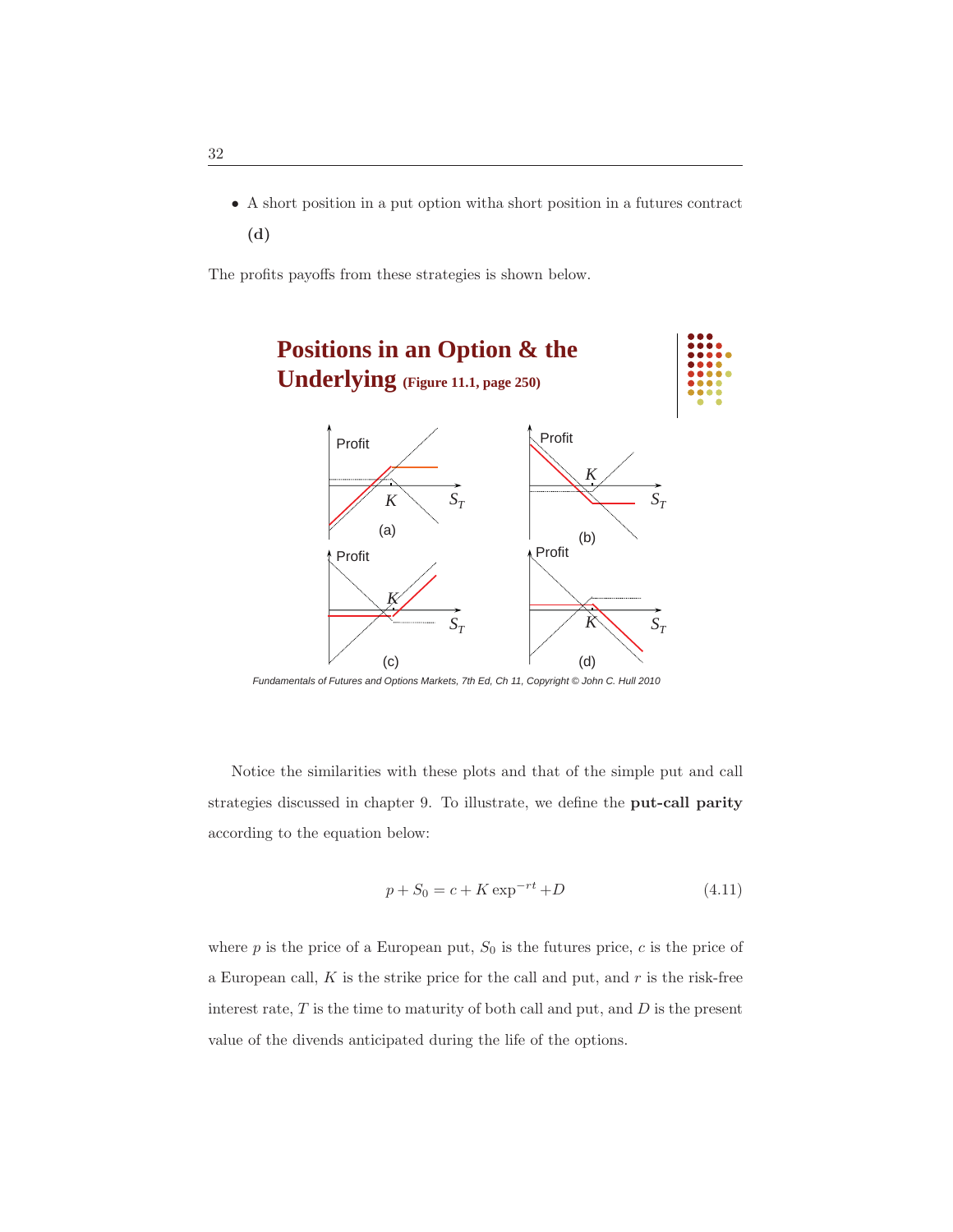rl Price Range Total Payoff  $S_T$ 

## **4.5.2 Spreads**

- **Bull Spreads** Long and Short positions on a call option where strike price is higher on the short position  $(K_2 > K_1)$ .
	- Investor collects when prices increase somewhere between  $K_1$  and  $K_2$
	- **–** This strartegy limits the investor's upside and downside risk
	- **–** In return for giving up some upside risk, the investor sells a call option
	- **–** Both options have the same expiration date
	- **The value of the option sold is always less than the value of the option bought** Note: Recall, a call price always decreases as the strike price increases
	- **–** There are three types of bull spreads:
		- 1. Both calls are initially out of the money (lowest cost, most aggressive)
		- 2. Only One call is initially in the money
		- 3. Both calls are intially in the money (highest cost, most conservative)
- **Bear Spreads** An investor hoping that the price will decline may benefit from a bear spread. Basic strategy is to buy and put with strike price  $(K_1)$ and sell another put with strike price  $(K_2)$ , where  $K_1 > K_2$ .
	- **–** In contrast, the strike price of the purchased put will cost more than the option that is sold.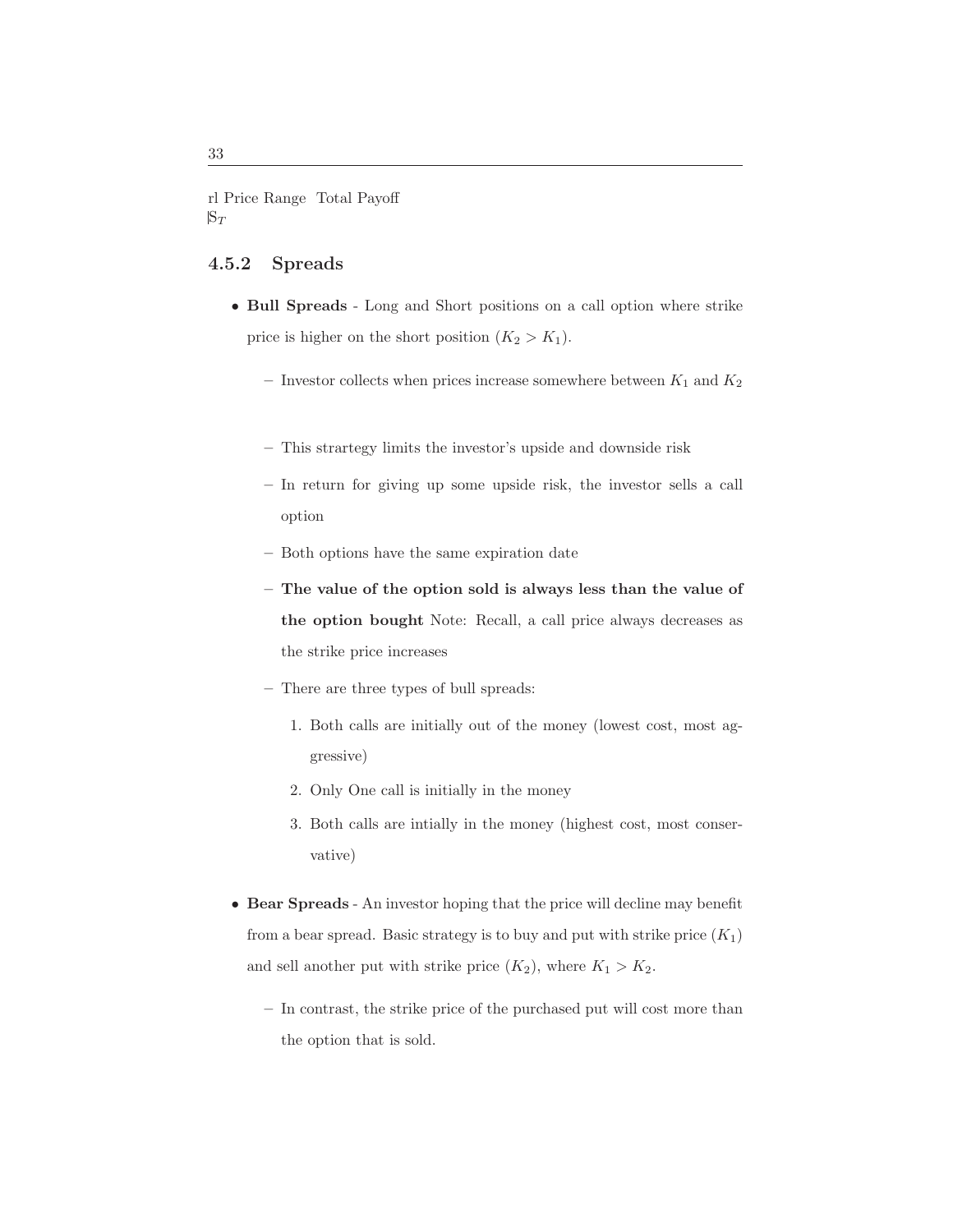

*Fundamentals of Futures and Options Markets, 7th Ed, Ch 11, Copyright © John C. Hull 2010*

- **–** Limit upside protfit potential and downside risk
- **–** Another type of bear spread involves buying a call with a high strike price and selling a call with a lower strike price.
- **Box Spreads** A combination of a bull call spread with strike prices  $K_1$ and  $K_2$  and a bear put spread with the same two strike prices
	- − The total payoff is always  $K_2 K_1$ . The value of the spread is always the present value of that gap,  $(K_2 - K_1)e^{-rt}$
	- **–** If there is a different value (not equal to the present value), then there is an arbitrage opportunity